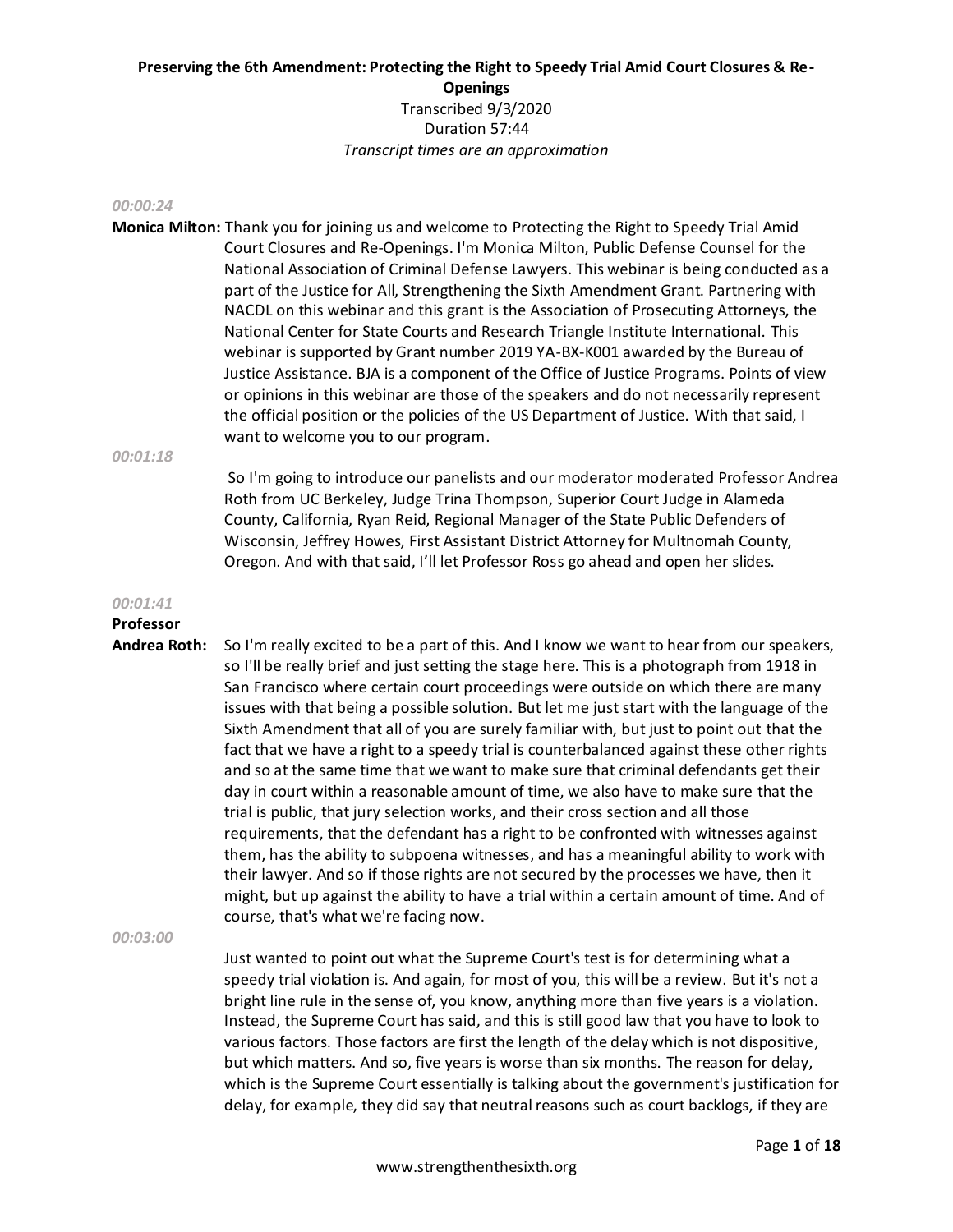the result of negligence, could go against the government in that sense, but it's really about, you know, are there good reasons for the delay on the part of the government. Then, did the defendant make a timely and sincere demand for a speedy trial. This is something that's unusual, compared to the other rights that seem to be a little bit more automatic. Here, you've got to show that you actually want a speedy trial in part because it's one of the rights that you know, sometimes it's to the benefit of the government rather than the defendant. It may be that the defendant is the one who is seeking delay for various convenience or strategy reasons. And then finally, prejudice to the defendant. Did the delay prejudice the defendant? And so determination of prejudice is actually within the definition of a speedy trial violation. What type of prejudice, would there be? This is sort of why the speedy trial right can be extremely critical to a defendant. First is if they are incarcerated, everyday matters. And so if you are on out on PR before trial, then you know fact that you have to wait is less prejudicial. There is anxiety and concern, obviously, even if you are not incarcerated the fact that you have a case hanging of your head is a major issue in your life. And so there's always a reason to have a timely resolution of the claim and of course for victims and for the public as well they have a stake in all of this. And then finally, an impaired trial defense. So it could be it for the same reasons we have statutes of limitations, if you don't have a speedy trial your witnesses could die or move away, their memories could fade and it can be more difficult for any factually innocent defendant to launch a meritorious defense as time proceeds. So those are some of the things that you need to consider. It's still a multifactor test in that way.

*00:05:40* 

Just wanted to point out that both under the Federal under federal law and also many states. There's also a statutory right to a speedy trial that doesn't necessarily have dismissal is the only remedy in the way that it pretty much is under the constitutional test but it's more of a bright line rule in terms of time. So for example, in the federal system it's 70 days from the date of the information or indictment or the initial appearance. But the time can be told in the ends of justice. And so even though it's a bright line rule federal judges have a lot of discretion in totaling the time or in excluding time from the calculation of the 70 days. And that's in the Federal Rules as well, the Court can dismiss, doesn't have to dismiss, an inditement for failing to bring the defendant to trial, without unnecessary delay. And then, I know not everybody's from California, but just to be clear, under State statutes and constitutions you also might have a bright line rule like a 60 day requirement in California that has been told recently because of the pandemics but now we're seeing actual in person trials and even state constitutions, for example, which have typically been construed by state courts to require some showing prejudice.

*00:07:04* 

So let me stop the share there and jump in right away to our panelists. And so one question that I'd like to start out with is to here, perhaps, starting with Judge Thompson. What innovations or creative solutions have been followed in your jurisdiction to facilitate in-person, socially-distanced jury trials during the pandemic. So if we could just hear what's going on in your jurisdiction. So Judge Thompson, you want to start us off?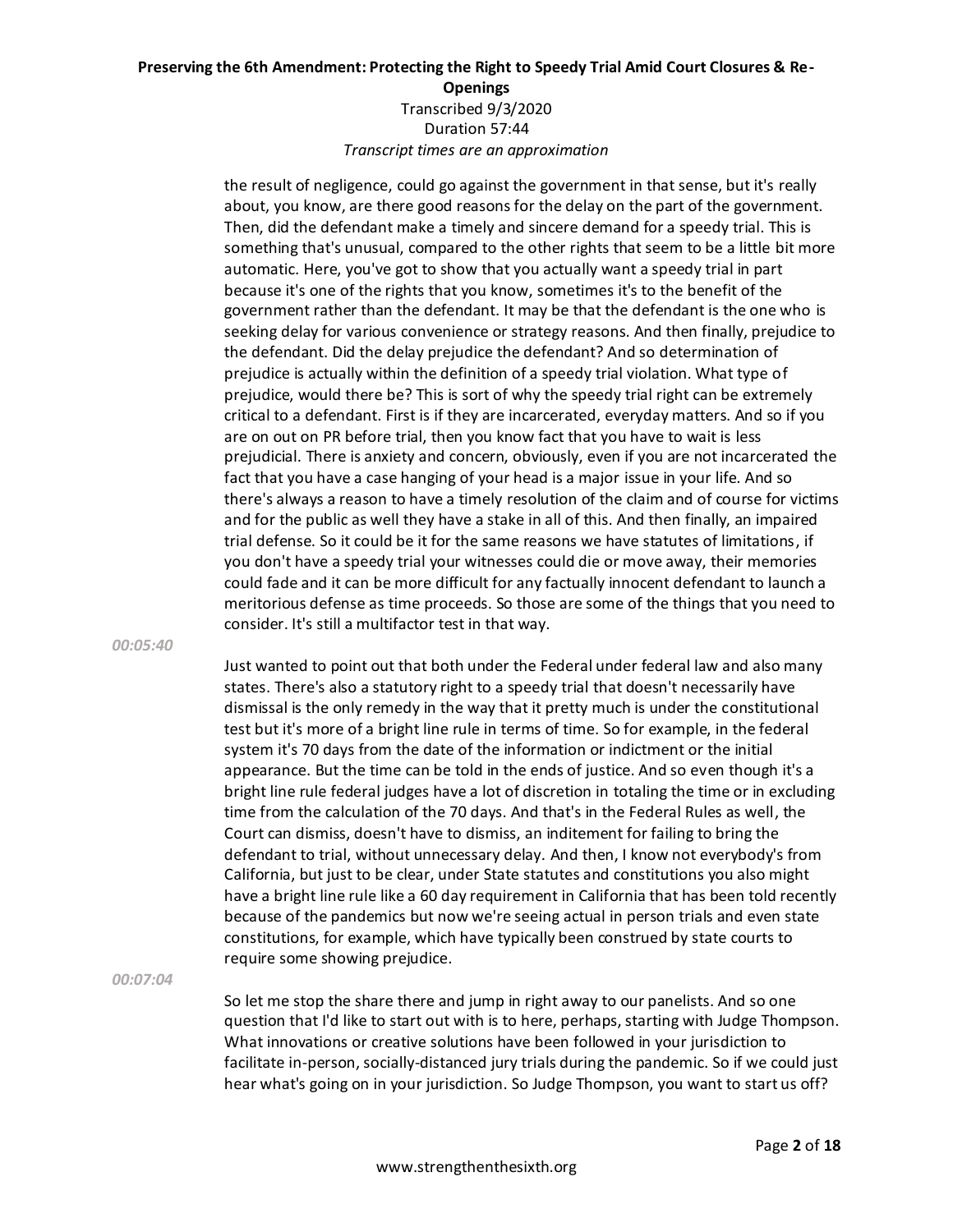#### *00:07:37*

# **Judge**

- **Trina Thompson:** Certainly, thank you for that question, and thank you for the invitation to be part of this panel. In Alameda County our civil department has held several trials remotely. And they've been quite successful in civil trials, of course, the plaintiff's attorneys can provide additional resources. On the criminal side that luxury doesn't exist, but we have been able to conduct criminal trials in my department and in our in our court house at the Rene C. Davis and courthouse in Oakland. We will meet with one another. A floor is dedicated to one trial. So the parties may be in one department and the deliberation will be you utilize in another department. So the jury will use another department to deliberate where they are sequestered away from the other parties or social distancing purposes. We don't use some of the other court rooms and if we do, it's an with the limit limited capacity because the clerk or the court reporter or other court and celery staff may need that space for social distancing purposes. We have seating that is clearly marked where people can sit and then the social distance of a circumference of six feet, not six feet apart from each other, but the six-foot circle. And there's plexiglass where the witness will be testifying so that people can actually see the witness the plexiglass covers on one side of the judge's bench, the front for the court reporter and the side for the jurors.
- *00:09:11* For defense attorneys and prosecution, they have tables that are now positioned differently perpendicularly from each other as opposed to horizontally, the way it was previously so that they are somewhat facing each other, but they have the required distance. One of the suggestions I made in the cases that I have, because I want to make sure we could see people when they were testifying, was to use face shields and face shields to inhibit someone from not being able to hear, but it will help the court reporter because they need to see the person while they're testifying. And then the person can keep their mask on, until such time that they need to start testifying, and they can remove it and place the face shield and that becomes their property after that. So those are some of the accommodations. We also have one way in and one way out. For our stairwell to go up you go one way to go down, you use the adjacent stairwell. So people are not congested and our elevators only have the capacity of four people at a time.

#### *00:10:22*

# **Professor**

**Andrea Roth**: Thank you Judge. Jeffrey, do you want to tell us a little bit about what's going on in Oregon?

# *00:10:27*

# **Attorney**

**Jeffrey Howes:** Sure, I'm happy too. And thanks to everyone for having me also. And for those that are wondering, I'm in Portland, and it is not a blaze. So we are all safe and as happy as one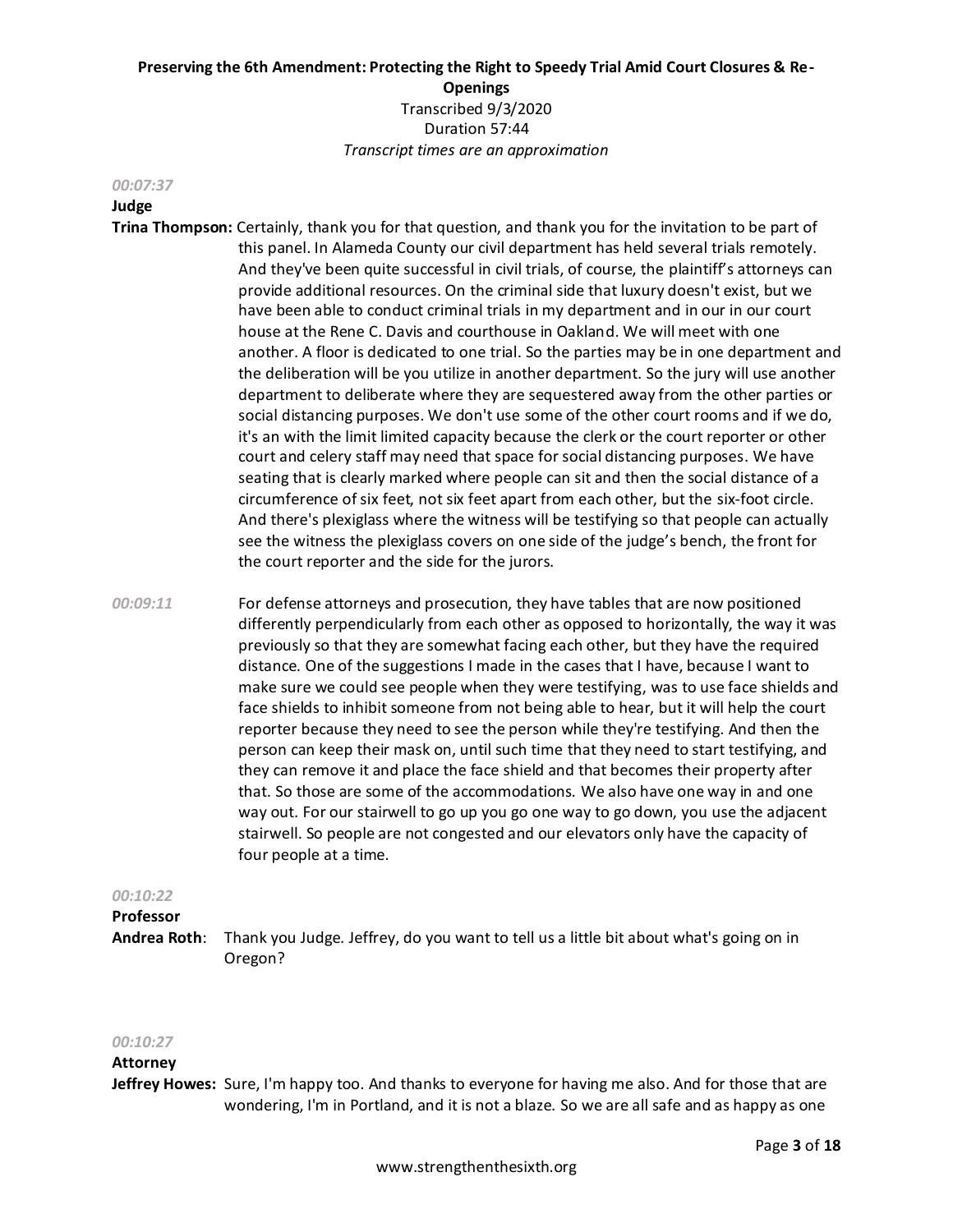could be. We've had two successful criminal jury trials, since the pandemic began, and that was pretty early on. Around the first of May and our process mirrored a lot of what Judge Thompson was just talking about: socially distance jurors in the back of the room and in the jury box with the litigants at the table spread apart; judge and clerk and witness would be up in the witness stand. We did that out of necessity, and we'll get into this a little later I imagine. But our rule is such that if a criminal defendant is in custody, that custody can only last a maximum of 180 days. And at that point, then the defendant would be released by operation of law. And so both of those trials occurred when you know the defendants time and custody had nearly lapsed but we're at about 170 eighth day on both. I gotta say that after those two trials, the appetite for more waned. While they were successful in that they went to verdict, I think there was enough hesitation by our presiding judge and our chief criminal judge about the process and about due process that we've sort of taken other steps, our legislature acted and sort of inserted an emergency clause into our speedy trial rules to allow for the retention of certain defendants if they were deemed to be sort of a clear and present danger if they were to be released, but more simply were released from custody.

*00:12:40:* In terms of practicalities, we had in order to ensure a public trial, our court uses WebEx. And we pipe WebEx into a second courtroom, so that the public could attend if they so chose and deliberations then, you know jury would retire together to an altogether separate courtroom so that they can be socially distanced and even before they deliberated they could be together and sort of sequestered. I don't know what's going to happen in the future. We've got the plans, sort of like Judge Thompson described in her courthouse to hold trials. But I think everyone in Portland and Multnomah County is kind of holding their breath and waiting to see if we're going to relax our restrictions, both those in place by the court and in place by the governor, we're still in what our governor refers to as phase one in Multnomah County. We still have a fairly high case count of COVID-19 and the high positivity rates so we're not moving anywhere soon but we showed that we can do it and I think that was an important first step, but we haven't done any actual trials, since the first part of May.

#### *00:14:02*

**Professor** 

**Andrea Roth:** All right, thank you, Jeffrey. Ryan, could you tell us what's going on and in Wisconsin from defense attorney's perspective?

# *00:14:09*

**Attorney** 

**Ryan Reid**: Yeah. Good afternoon. Again, thank you so much for inviting me and having me on this panel. In Wisconsin, it's kind of county by county. Up where I am in northwestern Wisconsin you have to submit plans to have jury trials and in person court hearings and most of those counties have done so. But for the most part, a lot of counties are shying away from jury trials Bayfield and Baron County are the two counties that have had trials in my area, but the other counties it depends on, you know, are they having in person? Are they primarily doing zoom or they kind of shying away and just doing felony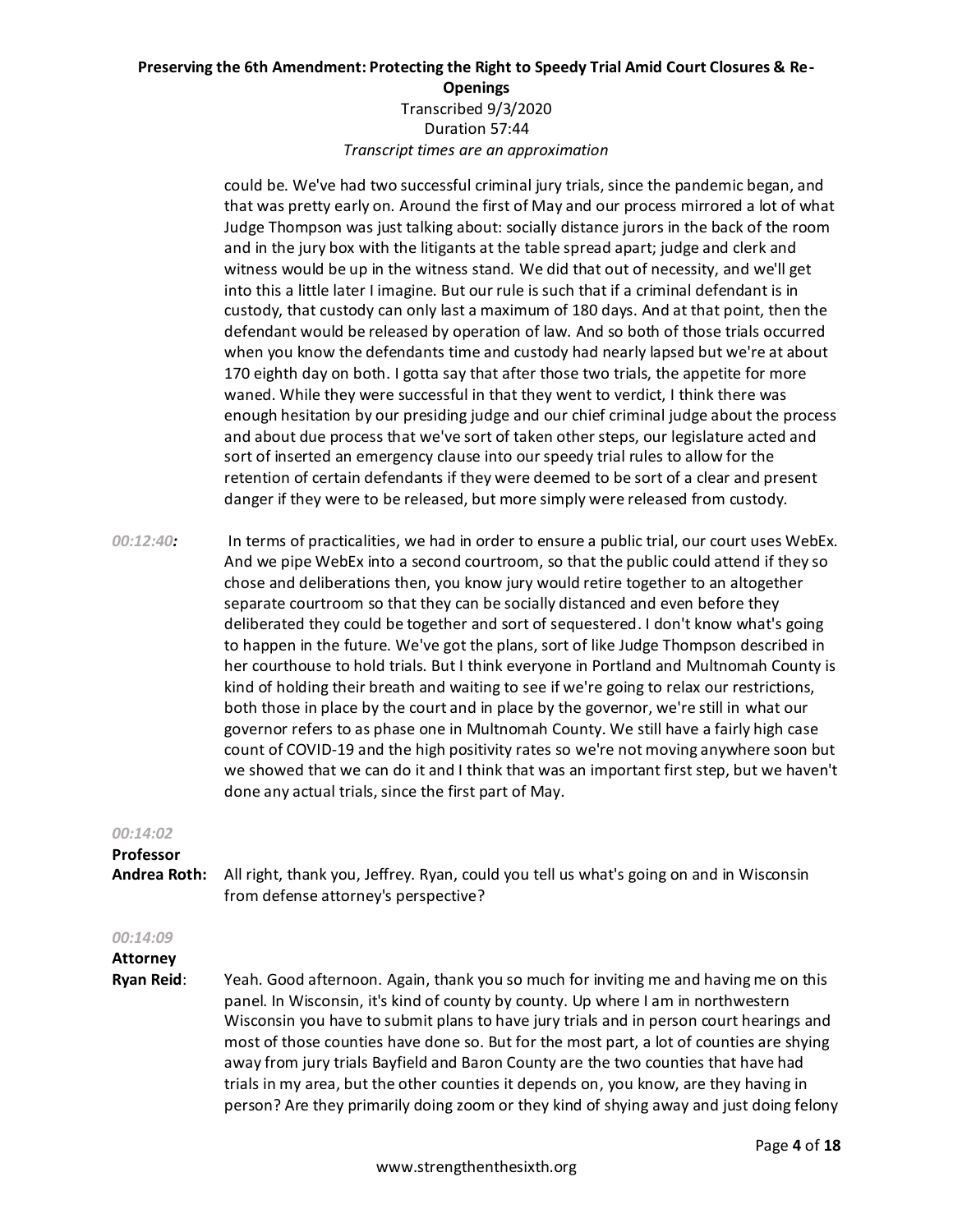# **Preserving the 6th Amendment: Protecting the Right to Speedy Trial Amid Court Closures & Re-Openings** Transcribed 9/3/2020

# Duration 57:44 *Transcript times are an approximation*

in person? So it's kind of a county by county cross section of different people doing different things.

*00:15:57* We're also utilizing plexiglass, face shield and masks. One of the things most counties are doing is doing health screenings when people come in the courthouse, you know, doing the temperatures, doing the self-screening questions. So yeah, I mean, a lot of the things that the Judge and Jeff had mentioned there are happening. The trial that I was a part of really focused on moving around the jury. So trying to set up the jury in the middle. Jury comes in they stay there and kind of moving around and utilizing that to kind of stop contact, contact with jurors, contact between other people. So, you know, I know that there's some questions we're going to be getting into, but I kind of want to reiterate some of the things that the other two panelists have talked about but that it's kind of a hodgepodge of jury, some places there's no in person hearing and kind of going county by county

#### *00:15:54*

# **Professor**

**Andrea Roth**: Great. So that's a wonderful overview of some of what's actually going on right now in three different jurisdictions. It looks like we have a lot of questions about jury selection and fair cross section and what jury venires are actually looking like. And I know you all talked about the social distancing of jurors in the courtroom. But, do any of you see trends? Judge, we could start with you. If you do, but otherwise, we can hear from Jeffrey and Ryan about trends in jury, who's showing up and jury selection issues?

# *00:16:31*

# **Judge**

**Trina Thompson**: Well, one of the things that I need to clarify is that the trials that we did have in our criminal department goals were trials that had already started prior to the pandemic. and then they were in abeyance and they were resumed. So there were already jurors in place they came back and they completed the trial successfully. The cases that came there after the summons that went out, I believe, a large number of summons, over 500, and maybe 100 people would show up. So, some of it was COVID related hardships, people that moved, people are ill, they changed address, they've moved out of state. So there's all of this fluidity that's going on right now. That makes it hard to really measure and it's hard to know what we can do to close those gaps? Also, because a lot of things are now computerized you're also assuming that everybody has the same bandwidth that they have the same access so those are all things that as we get closer and closer to trying cases, the judges are putting their heads together to find out how do we close these gaps? Who in our technology department can assist us in making sure that we're having a broad reach? But I am finding that people are because they're so civically engaged now, given the climate and some of the educational forums that have been taking place around the discussion about civil obligation. And they understand that judges and lawyers in a trial context, we can't do our job with integrity without the participation of our citizens being willing to serve. But we also have to look at our public health issue as well.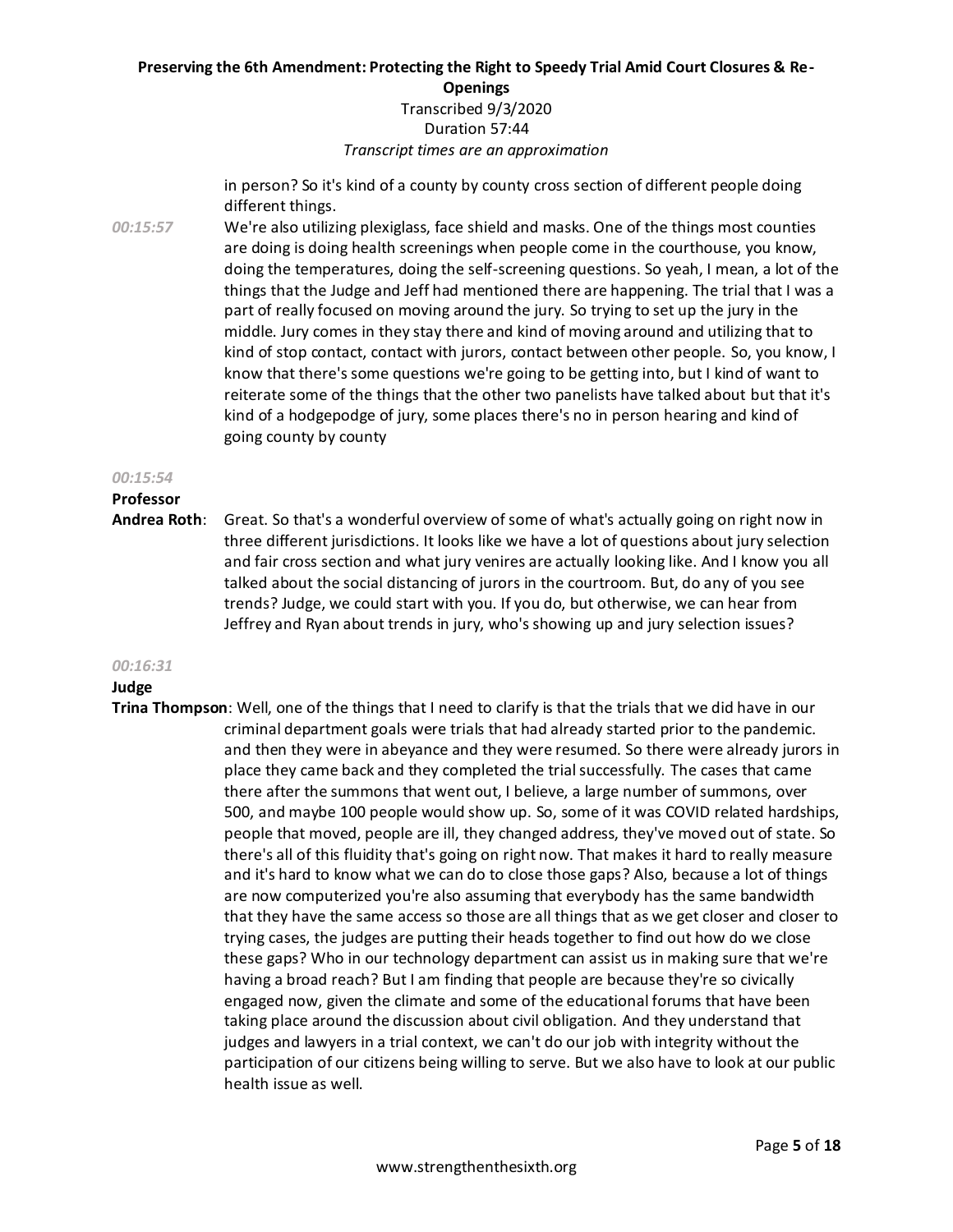#### *00:18:20*

# **Professor**

**Andrea Roth**: Jeffrey, do you see trends, including and what you know, including demographic trends if you see any?

#### *00:18:28*

#### **Attorney**

**Jeffrey Howes:** We do. And I actually talked with my jury coordinator as part of this call. I think a lot of jurisdictions have this professor, we don't really get a fair cross section to begin with and Multnomah County is predominantly white County and yet, like I think a lot of jurisdictions, have Black, Indigenous and People of Color overrepresented in our criminal justice system, but underrepresented in our jury pool and what I've seen, and what our jury coordinator have seen is an exacerbation of that with COVID. We summon grand jurors three panels, a month, so that's 21 people, but we summon 100 to get those 21 and for a typical jury service day we asked 250 people to come in and we're only seeing about 40 to 50 show up every day and of those what I've seen is a distillation of those skewed demographics, where it's the people that can afford daycare or don't have children or are retired. And also that have fewer sort of underlying health concerns and as in my county like I believe in a lot of counties. Black and Indigenous and People of Color are overrepresented when it comes to a COVID positivity rate. So I spoke with my counterpart at the Public Defender's Office here and we talked about the fact that, and he's raised this many times in in our collaborative meetings, that what we're seeing and what we're going to see for some time is an exacerbation of already skewed demographics when it comes to jury panel at least a broad venire. And, well, we'll get to later, but I think maybe this can be a stepping stone towards improving that aspect of our jury selection.

#### *00:20:39*

#### **Professor**

**Andrea Roth**: Okay well more on that later. Thanks for that appetizer. I'm sure Ryan thoughts on jury selection in Wisconsin.

#### *00:20:48*

**Attorney Ryan Reid:** Yeah, um, the two trials I was a part of, on one was in late May and one was in mid-June, I was surprised how many people showed up. Our panels are usually about 50 people up here in rural Wisconsin. And we did a double panel in Bakersfield, and about 55 people showed up and I thought it'd be mostly middle aged or younger, but it was young people, it was mid people and it was old people, which I liked. I mean, in these counties, there isn't really a lot a lot of diversity to begin with. But, you know, having that diversity of age is really important because you're going to get different perspectives and different experiences.

*00:21:25:* But with the people that didn't show up, you know, keeping those conversations with the clerk and checking in with her. It's happened to be heard of who was calling in what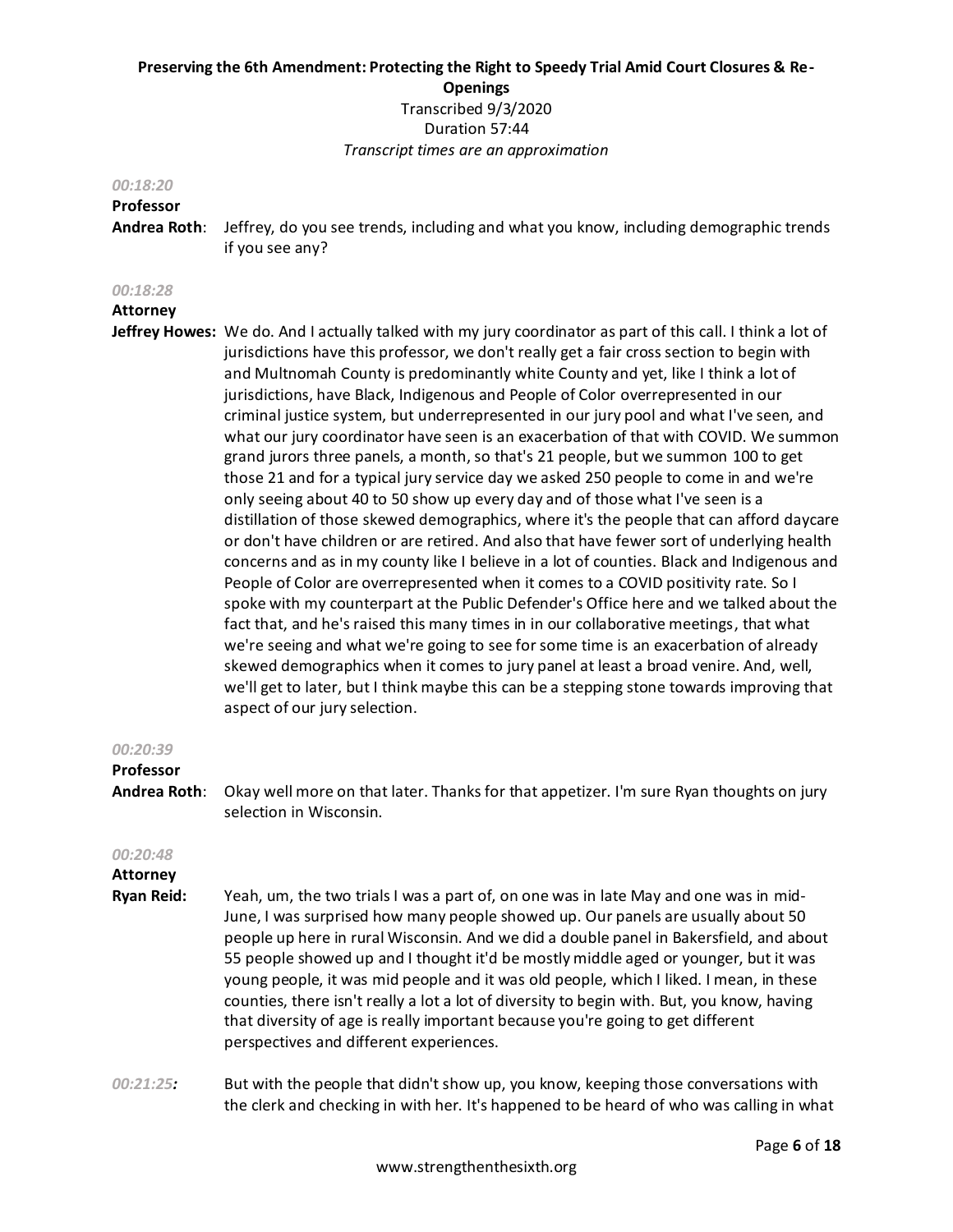ages were calling in, and really, you know, pushing her to make sure that We had a fair cross section because I did have a conversation we had multiple meetings, especially for the first trial I had what, what's going to happen if you know we have only really young people show up, or what's going to happen if you know under 40 people show up or you know we excluded so many jurors, and we can't, you know, there weren't a lot of people on the street and Washburn at the time. So it's like, what, what's the backup plan or how are we going to deal with that. But in Wisconsin, I can definitely say this one of my counterparts in Barron County was also surprised that people really wanted to show up and do their civic duty as the judge had mentioned, some of the pre teaching the letters that the clerk sent out about the safety protocols, having doctors and nurses on hand. I think really made people feel safe. So they wanted to participate. So I think that really helped get participation higher than I think a lot of people expected.

#### *00:22:33*

# **Professor**

**Andrea Roth:** Thanks, um. A couple of the questions that we got before the webinar today had to do with how we prioritize cases, given that if even if we do have jury trials, it's going to be a lower number because of how many jurors show up and all of these new procedures that have to be followed. So if I know each of you has a different role with respect to this question, but if you have thoughts on how cases are being prioritized how, you know, to the extent their discretionary decisions for judges and the parties to make, how are those decisions being made. If it affects charging decisions or, you know, how are backlogs in caseloads being managed, given the small number of trials. Judge, your thoughts?

# *00:23:26,*

# **Judge**

**Trina Thompson:** What we did here in Alameda County in California is that our Chief Justice sent out emergency protocols and rules that we could utilize in order to assist us in downsizing our in-custody population. So we all got together, we began looking at the entire in custody population to see who was eligible and suitable to be released so that they would not suffer any pre trial incarceration for an extended period of time, given the COVID spread and given the COVID spread within institutions. The second thing we looked at was which cases, we're going to have priority based on there. No time waiver status, which cases were serious and violent cases, if they were not serious violent, then we may have downgraded their custody status or downgraded at their bail. Or we utilized some other form of monitoring by electronic monitoring or allowing another agency to provide us with some supervision of defendants that we're not categorized as series of violent felons accused and would be able to once again downsize that population. And then to determine whether people wanted to waive time if they were already in a trial department and we're still trying to navigate what's going on, because some cases we're sitting in a trial department, getting ready to start trial before all of this happen. So every 60 days to 90 days, the Court has to make specific findings, good cost findings to why that case is not impacting the jury, and asking for stipulations or waivers from the defendant in Council, to see if it provides some flexibility and the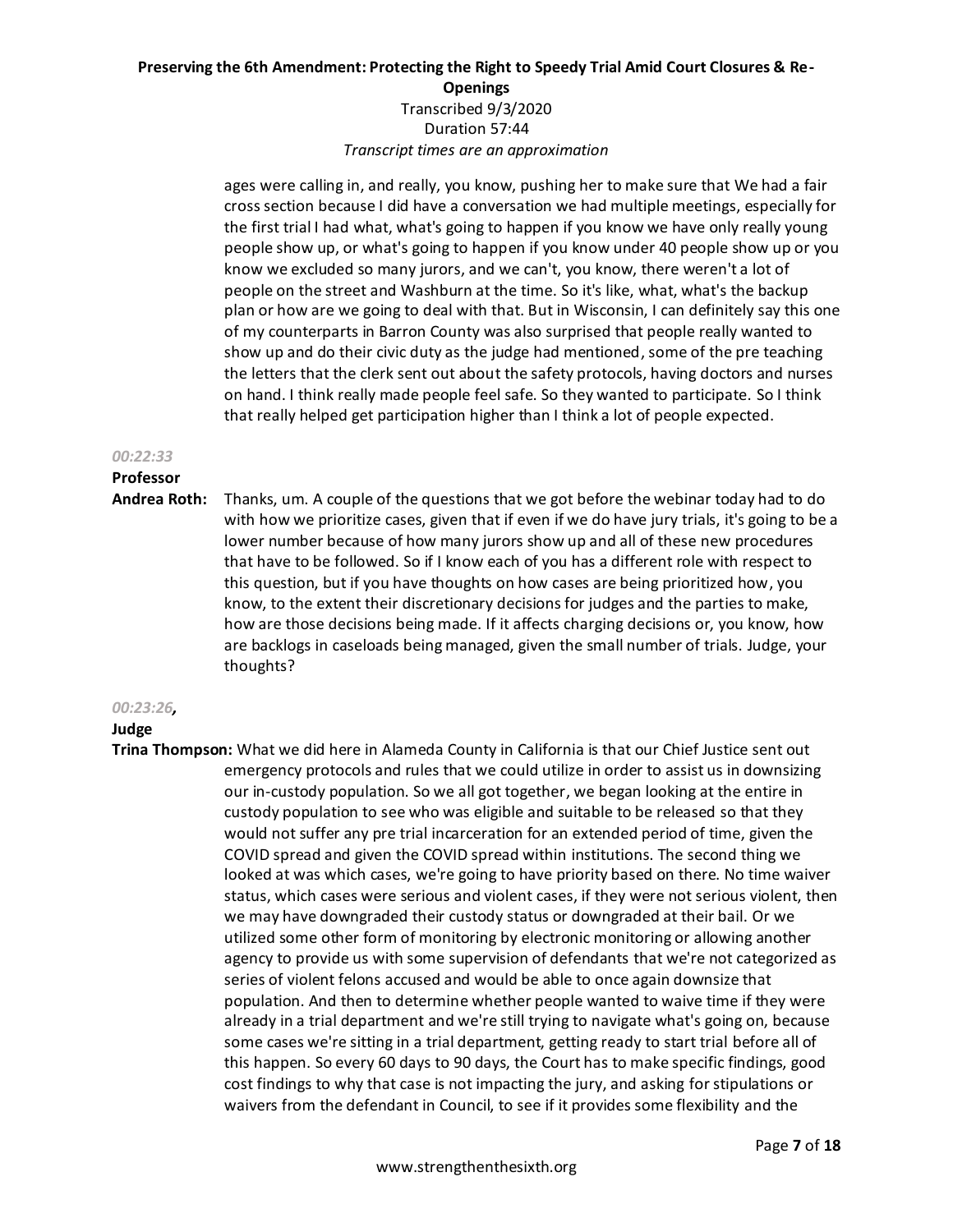# **Preserving the 6th Amendment: Protecting the Right to Speedy Trial Amid Court Closures & Re-Openings** Transcribed 9/3/2020 Duration 57:44

*Transcript times are an approximation*

waiver regularities. But even if that happens, the judge should still make very specific findings about the availability or unavailability of witnesses travel ban issues covert issues. Alameda County has a very high COVID rate, all of these different things that contribute to why the court was not able to proceed with this particular trial and then to try to, you know, do some of those other matters, particularly pulmonary hearings where we can do some screening of cases that shouldn't have individuals in custody.

#### *00:25:51*

# **Professor**

**Andrea Roth:** Thanks. Jeffrey has this affected, I know you mentioned collaboration with the public defender in Portland, has this affected prosecutorial discretion decisions?

# *00:26:01*

# **Attorney**

- **Jeffrey Howes:** Yes, you know, from the get go, you know, we pulled our entire staff together, we've got a staff of about 80 lawyers and the DA and I pulled our staff together, and the first thing we said was right now everyone increases their risk tolerance for letting people out pre trial. And that just came from the top down. We're not going to keep people in our jail, which has not had an outbreak, although our prisons have, but we're going to reduce we're going to sort of suck it up and we're going to increase our risk tolerance. And then we started, you know, talking to our lawyers about, you know, making better deals making, making better plea offers. So this is a different time and it's a different situation and you know, it's a little bit of a balance of, you know, victims want and need their day in court and their closure and if their due restitution. They need that and that'll never go away, but we needed to start addressing our backlog before it became a huge backlog and that's what we did. And, you know, without the threat of a trial looming over a criminal defendant, sometimes there's less and less incentive to resolve one's case and we get that in the midst of all this, I got a new boss, a new district attorney took over here on August 1st and he ran on a on a platform of reform. And so, one would think that this dovetails nicely. And I think it will. But we've had a lot of other things going on in Portland, that maybe have taken his attention away from tinkering with our plea negotiation policy.
- *00:27:53:* But that said, you know, what we're looking at now is possibly implementing a diversionary type program for a lot of these people that are backlog, you know, for a long time, Portland was the auto theft capital of North America. I'm not sure it still is, but we have a lot of stolen cars here and stolen cars seem while gravely important and sometimes devastating to a victim. Sort of less important in the grand scheme of things, and my kind of part of the public defender's office and I had, I had a heart to heart talk about a process of offering a plea or some restitution, some programming to address underlying issues, whether it's drug use or mental health, and then with an opportunity for dismissal at the end of a specified time. Still getting everything that a prosecutor would want out of a resolution, but without the tag at the end that sticks a person with a felony conviction. I think those conversations are going to go forward and if they do,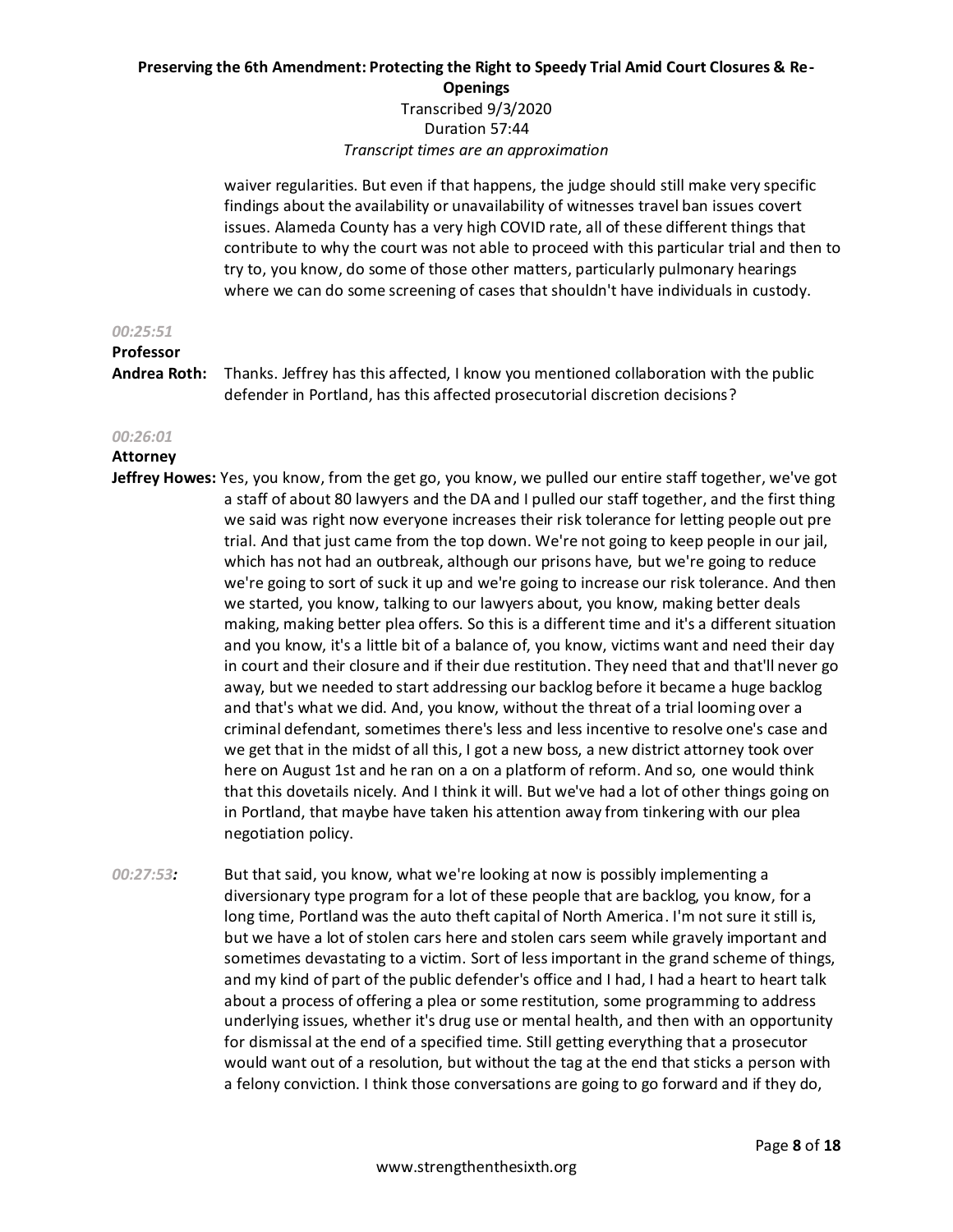# **Preserving the 6th Amendment: Protecting the Right to Speedy Trial Amid Court Closures & Re-Openings** Transcribed 9/3/2020 Duration 57:44

*Transcript times are an approximation*

then that's going to be an innovative way, something that hasn't happened, specifically in Multnomah County, on felony cases to clear our backlog.

#### *00:29:18*

**Professor Andrea Roth:** Thanks. Ryan I know your role is necessarily a bit more reactive as a defense lawyer but have you had shifts in the way that you manage caseloads or strategies, given that you have more than one client?

#### *00:29:39*

# **Attorney**

- **Ryan Reid**: Yeah, in Wisconsin, the remedy isn't necessarily a dismissal, but it's a custody to add a custody, we call them signature bonds. So a lot of courts were really open to hearing those motions to convert cash bonds to signature bonds and that happened really quickly. I was really surprised how many sheriff's and judges were really quick to say, Okay, we have this population that has, you know, maybe low level felonies, you know, just a non appearance cash bond and a misdemeanor go from those cash bonds to signature bonds. So I think that took care of a lot of the speedy trial issues. But I think the way that the courts were really trying to figure out what's going to try and what's how they're going to do what that was felony versus misdemeanor, custody versus out of custody, we have termination of parental rights cases where people have the right to a jury trial, is their liberty interest involved, how long is the case been pending?
- *00:30:35* One of the big things that that really pushed my trial and in Bayfield was witness availability. One of the witnesses was good, wasn't available till September. So this was already sad. And then, long story short, I came on board, maybe a month before the trial. So I think those different multi factors really went into play. I really can't stress enough that a lot of judges were really quick to, for low level things or even sometimes mid level felonies, if you could show some kind of connection to the community. That they were willing to let this person out of custody. So I think that really took away some of the pressure to have the trial. And especially in counties where they still aren't having them I think judges were really open to reassessing that as time has gone on as we keep making these arguments. Well, Your Honor, we're not having trials, you don't have a plan or you don't want to trial, this person sitting in custody on a mid level felony. I think we need, you know, and here's his mom and now we have all these other resources. So I think just trying to convince the courts and the DA is that especially in counties that aren't having jury trials, or very limited number. Here's, here's our plan that would never have flown pre-COVID, but now they're really open to okay, show me what's going on and I'll consider it. So we've had a lot of luck with that really even at the prison. And, you know, having those conversations about getting people out of at a customer that way for code weighted issues and getting some sentence modification, so just being creative with the statutes and convincing them that under the circumstances, we have to, you know, public health versus some of the other concerns that used to be a big deal.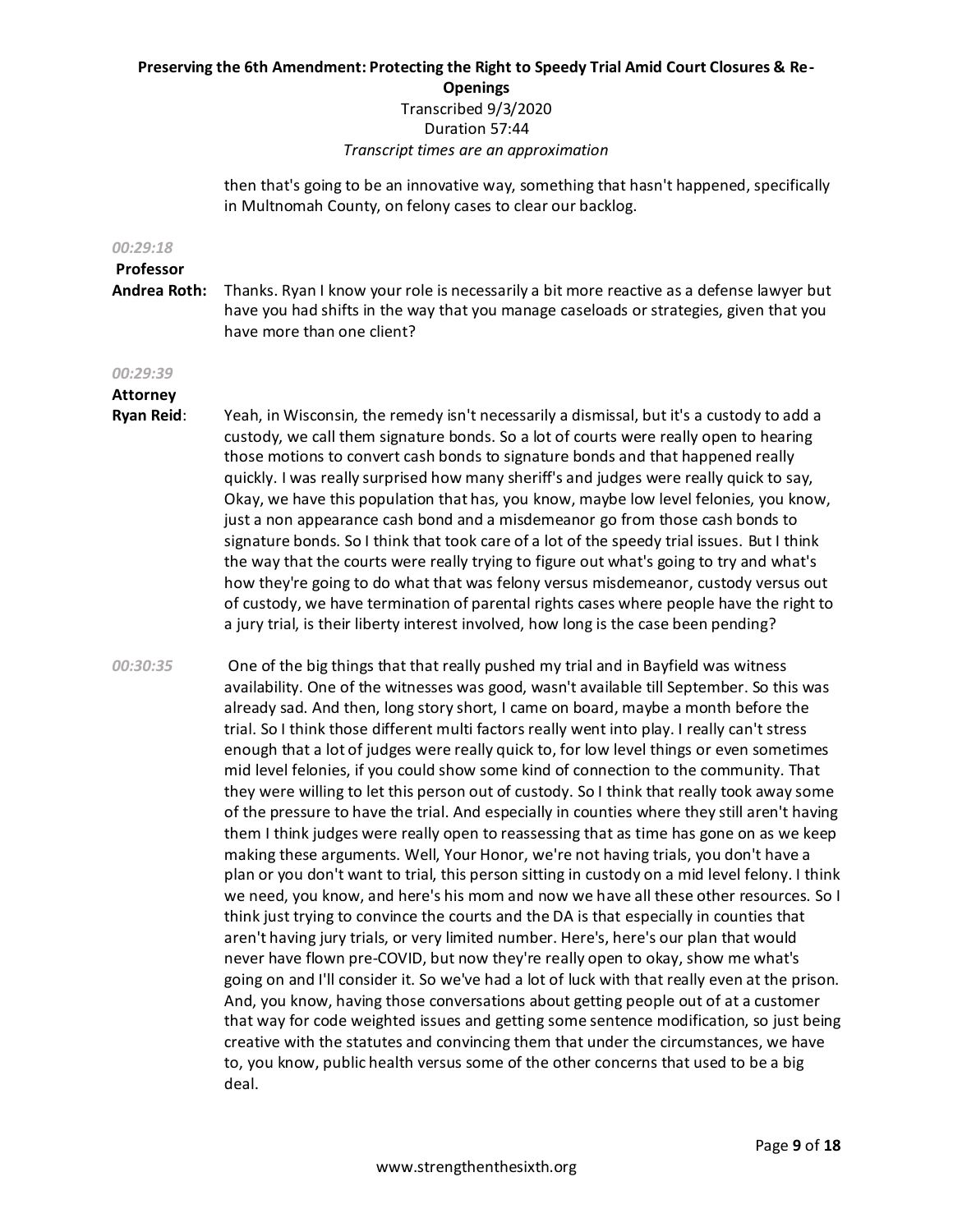#### *00:32:14*

# **Professor**

**Andrea Roth:** Got it. Thank you. So I think I have maybe one more minute to ask a question before we open up for Q and A, but I think it's pretty fluid here. I've already suggested there some questions that you all have already weighed in on. But, um, one thing that I haven't asked yet that I want to make sure that we hear from you on is whether there are well, first what legal issues have arisen with respect to the practices that have been used to fill as facilitate in person jury trials, aside from fair cross section? And the speedy trial right itself, which we've talked about, maybe I can go back to that, but also what unexpected benefits, perhaps, there may have been in what's been happening over the past few months. And just to have one positive note here with everything going on. And maybe some practices that you foresee us holding on to even when the pandemic recedes a bit. Judge, thoughts on that well?

#### *00:33:16*

#### **Judge**

**Trina Thompson:** My thoughts are as follows. We've been able to live stream. Some of our proceedings, most of our proceedings, so the public is able to hear cases as they're being resolved and as they're being heard. In addition, particularly in a community where there is a large demographic of racial diversity as well as economic diversity. It has really allowed people to have access to justice without having to disrupt their employment. So if it's a brief hearing, if it's an uncontested hearing, if it's a status hearing they're able to participate remotely take a break from work, not disrupt and lose an entire day or half a day and that may be something we want to think about going forward. As we begin to talk about the stress that we're putting on our citizens when they are accused or when they're witnesses or when the attorneys find themselves in multiple appearances and it's an appearance that can be resolved relatively quickly. And something that will streamline the process, particularly when we get back to normal. Or when we get back to you know really servicing all of these cases, and we are public servants, first and foremost, we will have a backlog and so we can find ways to utilize this new technology to reduce that backlog by allowing people to resolve cases remotely and to be able to have negotiation conferences status hearings, all of those hearings that just take up time from the actual litigation, will, I think, serve us well.

#### *00:34:54*

**Professor Andrea Roth:** Thanks. Jeffrey?

#### *00:34:57*

#### **Attorney**

**Jeffrey Howes**: I agree with the Judge and I think two things: Number one, the foisting upon the practitioners this technology like we're using today and like I've been using in court and with you know my counterparts is making us more comfortable using that technology, and I expect that to continue and to get better. I was lousy at zoom calls in April, but I'm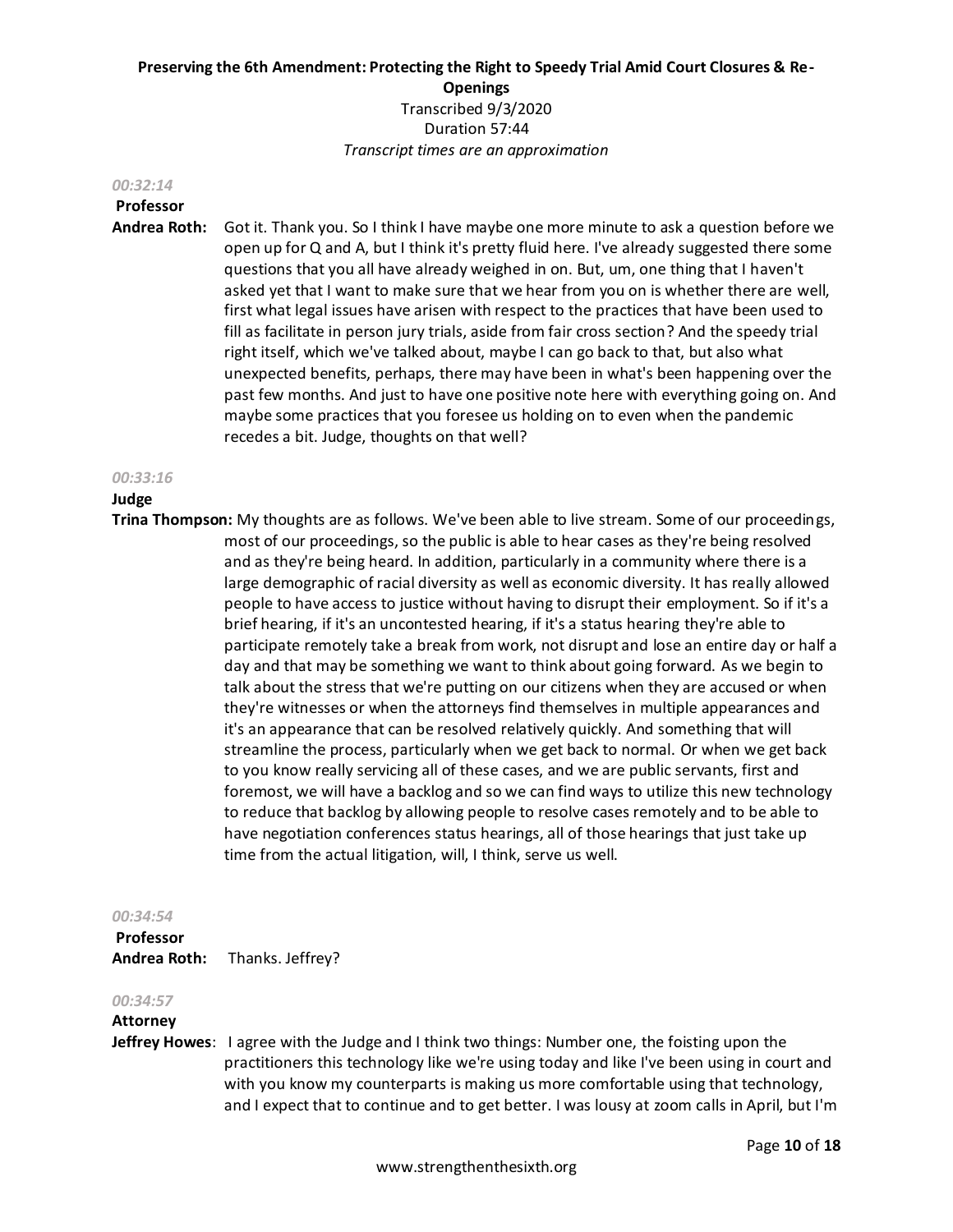fairly adept at it now. And I think that a lot of my colleagues are also and I think that you know that has benefits on so many different levels like the judge said not requiring a criminal defendant to take a half day off of work to come down for a 15 minute hearing to park to get childcare, all of that kind of stuff to save litigants time to save the court docket time. So I think that this sort of troubling situation will move our technology forward and that's a good thing.

*00:36:06:* The second thing is that I think you know from the people on my side of the table, the prosecutors, I think a lot of times when changes suggested or when different things are proposed, or when a relaxing of things like our adherence to mandatory minimums you know, is suggested, then the reaction is no, the sky is going to fall if we do that. And I think this has forced a sort of reckoning among at least the people in my office and I think the people in my state that, no, the sky is not falling because we're not seeking that mandatory minimum sentence or because we're not so worried that a person missed a court hearing that we want to file a failure to appear charge on. So a little bit of it is just a reset that's mandated by circumstances that I hope is going to have benefits in the future.

#### *00:37:00*

#### **Professor**

**Andrea Roth:** Ryan - possible benefits for defendants in their families and defense witnesses?

#### *00:37:06*

# **Attorney**

**Ryan Reid:** Yeah, no, I think the flexibility of appearance has been a game changer, especially in rural Wisconsin transportation that could be another zoom webinar in and of itself and the effects on girl defendants and litigating their cases and representing them. But we have bail jumping in Wisconsin and failure to appear bench warrants and that has gone. I wouldn't, I wouldn't say down but it's definitely helped get people to court either zoom or by telephone it's really helped with that. I think looking forward, sometimes witness availability is sometimes hard because you have to ask for the expense to get the witness and then to get the witness here. And I think if your client is okay with the person appearing and the judges okay with the person period by zoom. I think it's going to help widen the net for experts, again, especially in rural Wisconsin. I also think it's helped access to clients. I know you know best practices to go to the jail and meet with your client. But when you can't go to the jail zoom telephone Google Hangouts. Any other tell telle means is the next best thing. And I think it really leads me to my next point conversations that you usually wouldn't have with other criminal justice partners. I had more conversations with sheriff's and judges, showing them, hey you know this this person showed up every time. But now they don't have a data plan so they can't show up or, you know, just having those open dialogue conversations in a way that I just think is landing better because everyone's in the same situation with it. So I think really humanizing, not just the public defender's office, but our clients and really advocating for our clients, I think, has become a little easier because of that evening of the playing field.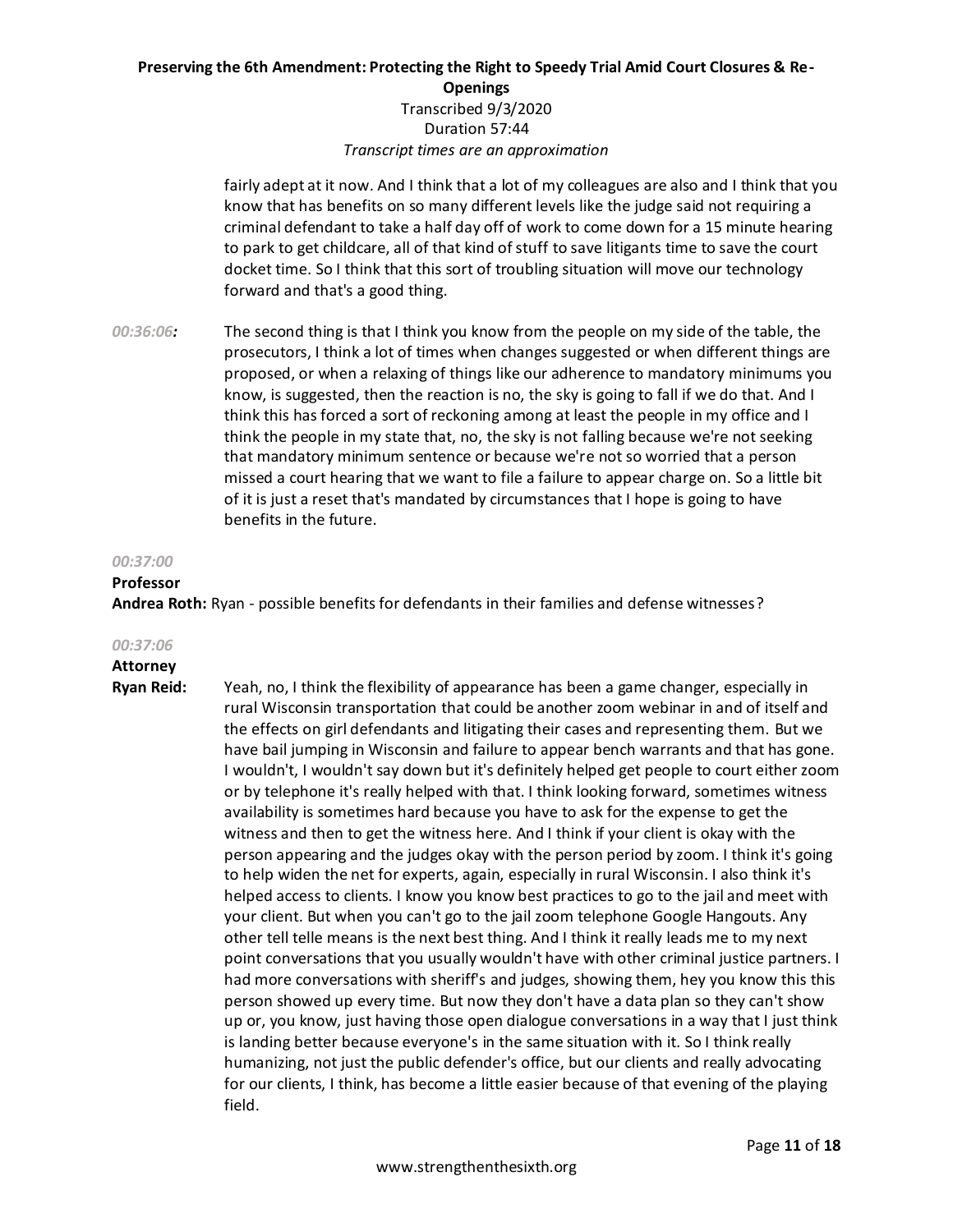#### *00:38:54*

# **Professor**

**Andrea Roth:** Thanks. And so I should say we have so many wonderful questions from the gallery. I can't possibly ask all 45 of them, but a number of them, Ryan, have to do with the meaningful communication between attorney and client. And so it might be that Dr. Thompson and Jeffrey also have insights about this, but if I could start with you. Do you feel like you have meaningful access to your clients? To what extent are you able to speak with them meaningfully virtually or otherwise? And do you feel like there's other solutions we could be trying to make it better?

#### *00:39:33*

# **Attorney**

- **Ryan Reid**: Yeah, I think, you know, it's summer right now. And I think winter is going to offer some challenges but meeting the people in parks, parking lots outside the office, port parking lots, just being really flexible with meeting people has been really helpful again in custody, you know, zoom, you know, being flexible with the share of how can I see this person you know with health screenings and, you know, with the defense attorney. I think really having to make that hard decision of, you know, I'm going to put myself, possibly in harm's way so that I can meet with this person really talk about their case in a confidential way, in a rapport building way with a lawyer-client relationship way that I think sometimes it's necessary.
- *00:40:20:* I think one of the questions sent out was you know, waving the six feet social distancing and trial. You know how close, you're going to get to your client. And I really have been happy with the jail because they've told me that they're screening people, that they're taking temperatures, that they're doing what they can do in custody to keep in made safe, which is going to keep me safe. It's going to keep the public safe. So I think there's that piece, but I also think as criminal defense attorneys, we really need to soul search and say, you know, if I can't represent this person for a health reason or an age reason should they may be tagged him the case with another attorney that is willing to do so. Is there something you can work out where you can represent the person but I think it does take a lot of you know, you're here to represent this person, I think, you know, representing the state and being a judge is a little different because you do have that human person in front of you or on the line or, you know, zoom wise. So I think you really have to figure out what you're willing to do and how your office or how your practice can accommodate their constitutional rights and their ethical obligations that they're entitled to.

# *00:41:30,*

# **Professor**

**Andrea Roth:** Happy to move on. Also, but Judge Thompson or Jeffrey, if you have thoughts on how this issue has been dealt with in Alameda County or Oregon, feel free to jump in.

*00:41:42,*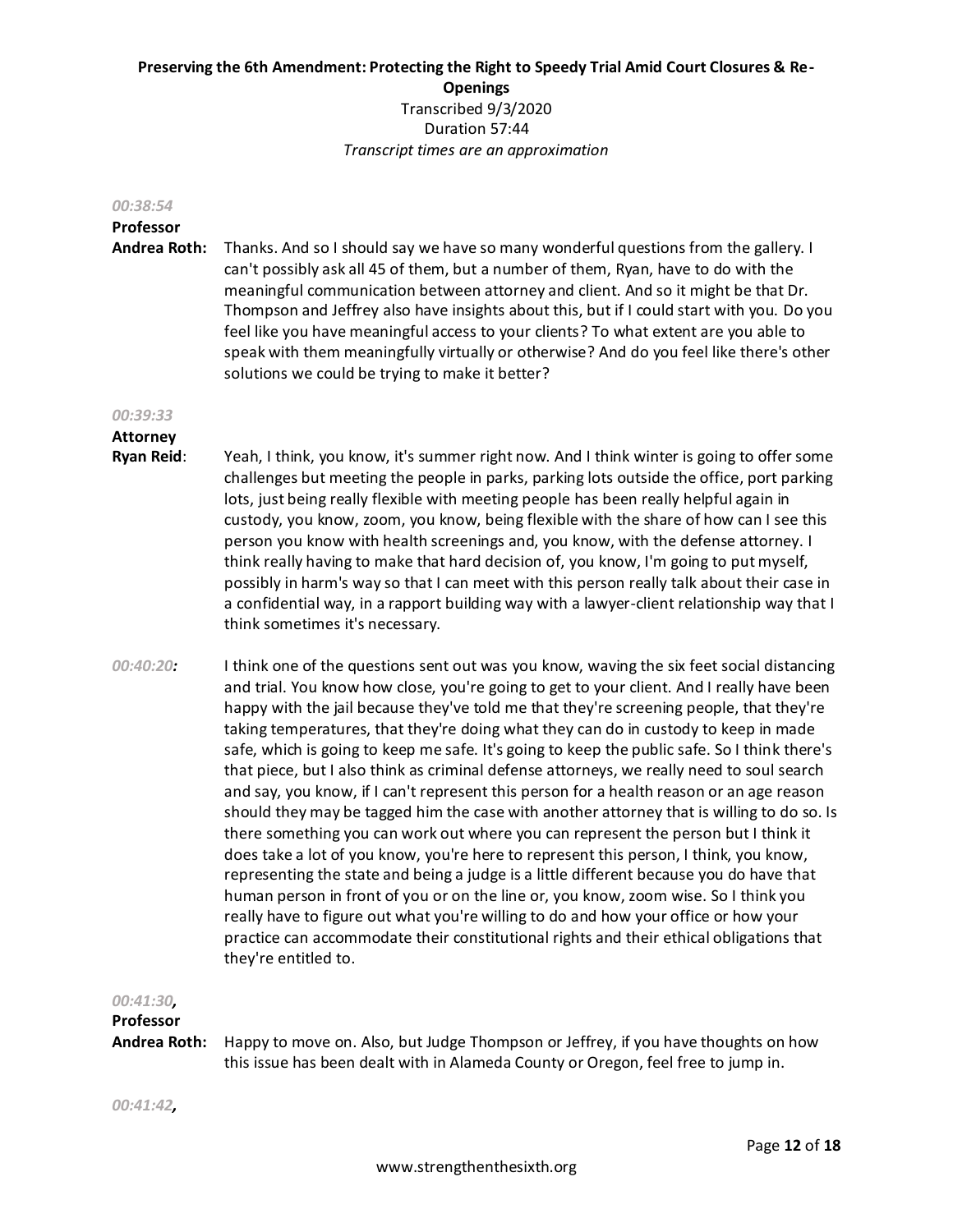# **Judge**

- **Trina Thompson:** And the way it's been handled here is that we're able to put people into breakout rooms, if they're if they want to have a private conference during the court hearing and we place them in breakout rooms where the DA and perhaps the defense attorney can be in a breakout room, then we can do another breakout room where maybe the defense attorney and their client are in a breakout room that are able to have a private conference.
- *00:42:05:* One of the things that I also wanted to talk about was just the Rules of Professional Conduct. This is an opportunity for judges to mentor attorneys through this, you know, what are you have in your background, you know, does the witness have something in their background that could be prejudicial to the proceeding. Different protocols are going to need to be vetted, and the sooner attorneys weigh in on that and start drafting that in there and motions: here's some admonitions we'd like to see; here are some protocols; what are we going to do we need to go and close session; what are we going to need to do when we have a witness that is we need to have some vetting without the jury present and without the public presence and; how do we make sure that people aren't trying to interact with the jurors when they're on the witness stand in the attorneys and the judge have taken a sidebar by zoom in a breakout room. There were all these protocols that people need to start thinking about, they have to remember the judge is not the person who's a litigator, we're the neutral. So attorneys need to start thinking about this landscape, thinking about how they're going to handle it, but also thinking about their own professional conduct how they are appearing in court, even if it is on zoom, what they're advising their witnesses, what they're advising their client whether there's some communication that's going on in the screen and we can all see it. There are so many things that we do need to make sure that attorneys are taking a much more progressive role and making sure that they're making their record and they are allowing the judge to be able to weigh in as a neutral and to be able to resolve some of these potential technological issues.

#### *00:43:55*

#### **Professor**

**Andrea Roth:** Thanks. Jeffrey, any thoughts.

#### *00:43:58*

**Attorney** 

**Jeffrey Howes:** I'll just be real brief. I was on a work group talking about these very issues and I guess I'll say that I'm hopeful also that the technology is going to continue to improve. We all work on a zoom or WebEx platform right now but I know that those companies are developing additional technologies like private breakout rooms for litigants and defendants and witnesses so that even in the midst of a call like this, I could maybe step into a another virtual arena and have a private conversation so, you know I'm hopeful. Although hope that we don't need it. But if we need it. And I think that we can all count on technology evolving also.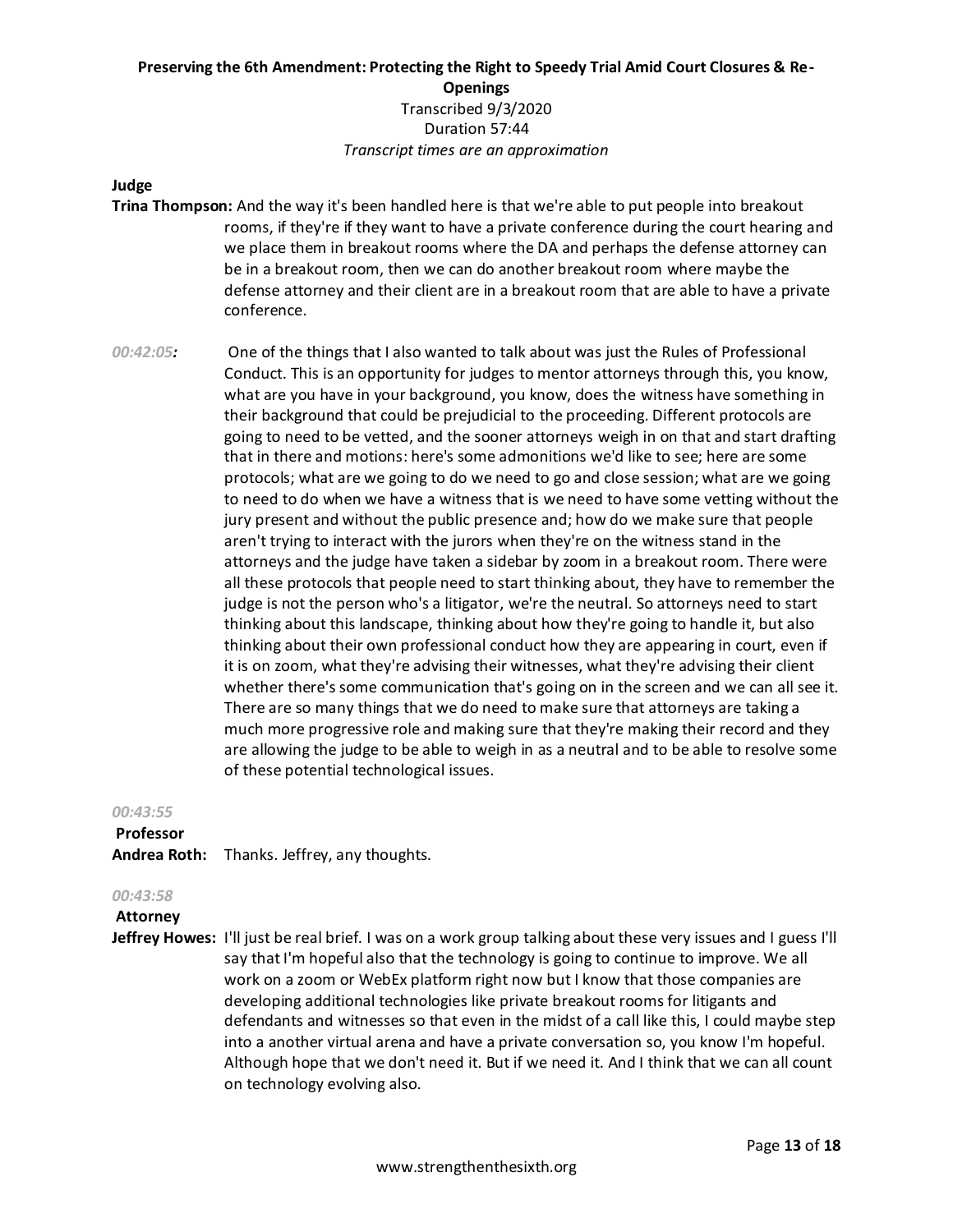#### *00:44:48*

# **Professor**

**Andrea Roth:** Thanks. So another group of questions have to do with confrontation and jury assessment of when is demeanor, or defended demeanor. So Judge Thompson showed us, she actually brought props today, that showed us an actual screen that is different from a mask so that you can see witnesses face. But if the jurors are in the back of the room, I've seen defense motions arguing against masks, but also arguing about the distance between jurors and witnesses. So maybe starting with Ryan - thoughts on whether you think that there's a meaningful way to ensure confrontation rights in socially distance trials.

#### *00:45:39*

# **Attorney**

**Ryan Reid:** Yeah I think there's two schools of thought. I think I may be in the minority but in my trial, the voir dire in my trial took place in a gym. We were closer to the people in the "box", but everyone was wearing a mask and we talked about it multiple meetings before the trial. I didn't think masks were a problem. I thought that we'll listen to their voice seeing their eyes. Their demeanor just in their body language. I thought I could get enough feel for that witness based on what they were saying, and how they were presenting I had conversations with other people that have had trials in Wisconsin post COVID and they were aghast, that I did that, that I didn't object and they said that the jury had face shields for voir dire but masks for during the trial and I and the witnesses had a shield that you could see through but I thought that based on, you know, being the first trial. I was happy that so many people showed up. I thought that the masks were fine. But I can definitely understand the other perspective that you that you need those shields to gauge credibility. So I think it kind of comes down to the attorney. I think it comes down to what the client wants or what the client feels, but I definitely understand that there's two schools of thought and that some people are so pro shield. But that's my perspective, I think I try to imagine what I would have done pre COVID and I pay attention more to people's voices anyway and body language, then whatever smiling or frowning.

# *00:47:24*

**Professor Andrea Roth:** Okay, okay. Jeffrey, thoughts?

# *00:47:27*

**Attorney** 

**Jeffrey Howes:** I agree with a lot of what Ryan said, and I guess that I caution my lawyers to you know tread very carefully on this, you know, the speedy trial right and the right confrontation primarily lies with the with the criminal defendant and we don't know what an appellate court is going to do with these issues. And the last thing that any prosecutor wants is to, you know, suffer a reversal because they were pushing the envelope on something like mask versus shield and I actually a lot of what Ryan said rings very true with me, but I also think that the distance issue is, maybe even more critical and our to jury trials that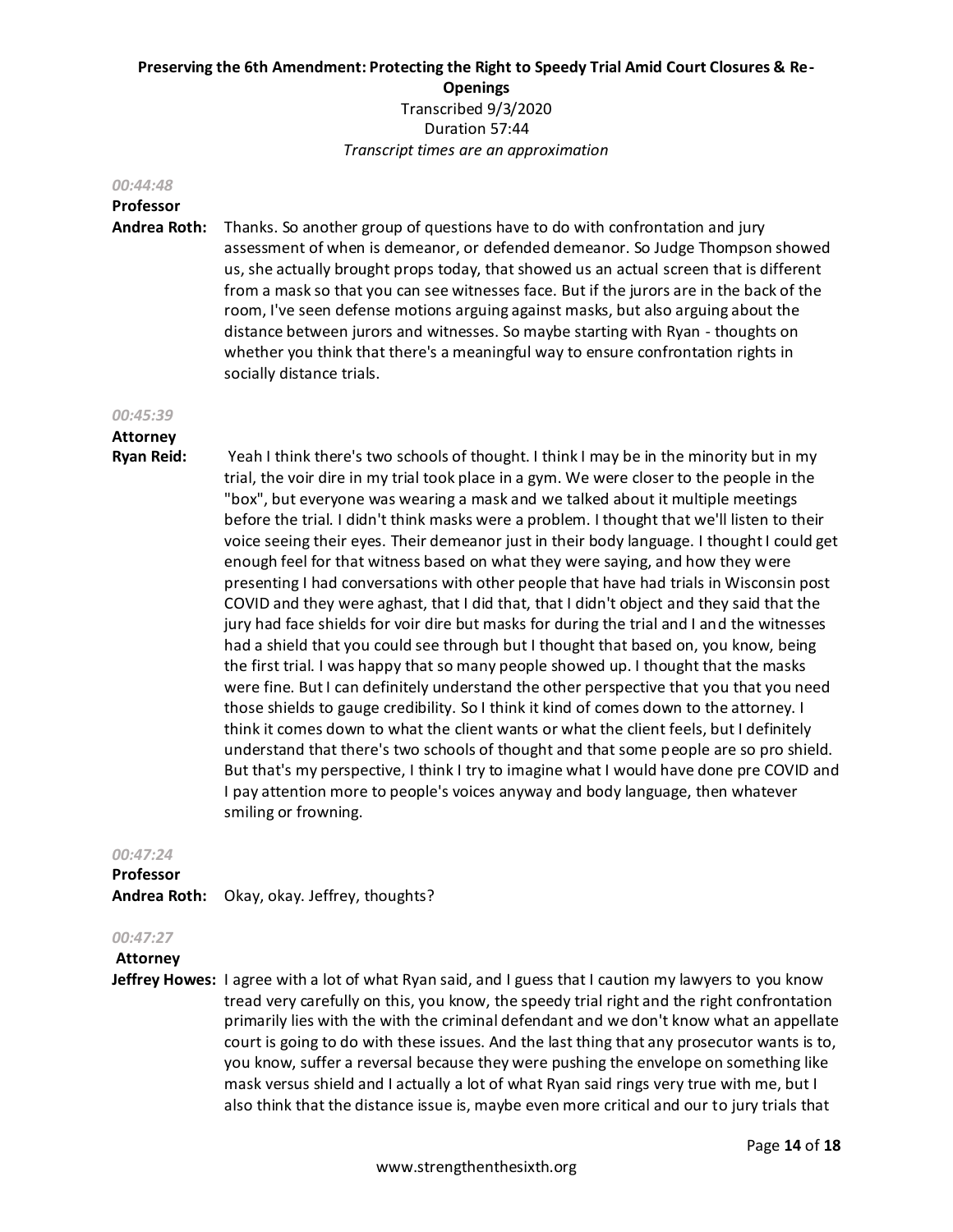we've had here in Multnomah County, you know, the juror that was furthest away from the witness was 70 feet away and I just, I think that you're getting a lot of diminishing returns in that regard and you can amplify that with technology, you can have both a live witness and a big screen TV closer or something like that. These are innovations that could take place. But with all innovations I counsel my lawyers to proceed with caution and to give a wide berth to a defense attorneys argument about these things. They're just better suited to make those arguments and I'm not well suited to argue against a confrontation right like this. So maybe we'll get better, but I don't even really want to get better at it.

#### *00:49:10*

#### **Professor**

**Andrea Roth:** Just out of curiosity, was there a defense objection to the 70 foot distance in that case.

#### *00:49:16*

#### **Attorney**

**Jeffrey Howes**: There was, yeah, there was. And, you know, but it was sort of like the show must go on. Here we are. So while there was an objection. It was overruled.

#### *00:49:30*

# **Professor**

**Andrea Roth:** Got it, got it. Judge Thompson, thoughts on procedures, I mean aside from what you already pointed out?

#### *00:49:38*

#### **Judge**

**Trina Thompson:** Um, what we've been doing in my department well before COVID even existed, is that we do have an evidence presentation system. And we also have a standalone screen as well that the district attorney office brings into the courtroom and that has allowed people to be able to see a lot of the exhibits some of the 3D presentations. When witnesses are talking and now it's a matter whether you can do a split screen where you have on one side of the screen the witness, who's testifying and on the other side of the screen the actual exhibit. Those are going to be some major challenges as we move forward. And again, we all are hoping that this is a moment in time and that things will go back to some normalcy. But in the meanwhile, when you have individuals in custody. We do need to keep in mind our professional responsibility, the speedy trial rights of those who are accused and not convicted and making sure that we make it so that a cross section of our community is able to participate, both in terms of defendants' families witnesses, as well as the public.

#### *00:51:50*

#### **Attorney**

**Ryan Reid:** I think confrontation to me is I'm more concerned about maybe witnesses confrontation than voir dire, and again I may be in the minority, but I think it's more important to have the witness be observable by the jury and by the defendant and to have that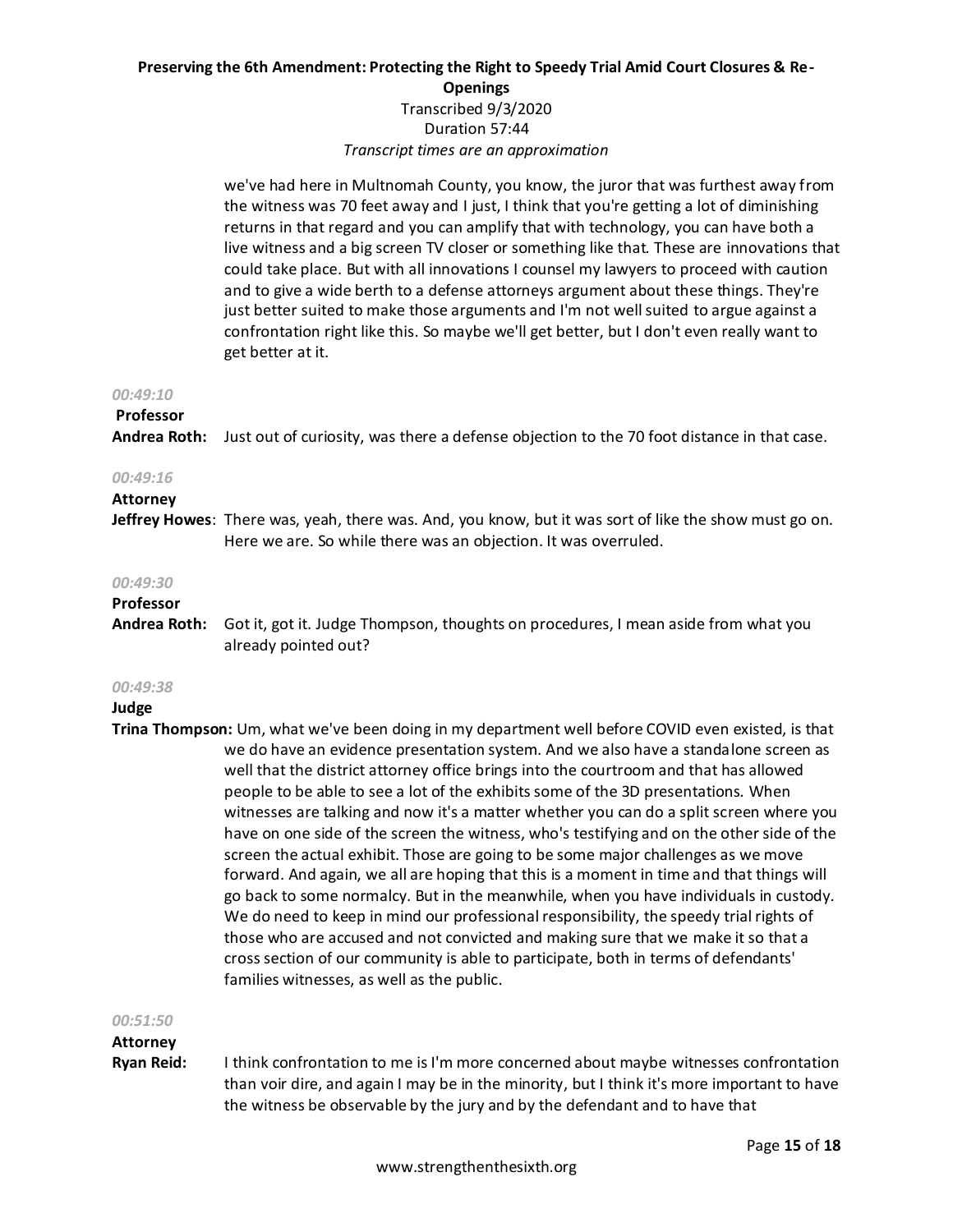confrontation. I know we haven't even gotten to virtual zoom jury trials. But I think you have to have everyone in the same room for sure. So I'm more concerned about that.

#### *00:51:20*

# **Professor**

**Andrea Roth:** So speaking of zoom. So a number of folks have asked about the efficacy of virtual trials, it may well be that only if the defendant requests it would it really be imposed on the defendant. And so one question, and this goes into some other questions have been asked. What if a defendant wants to go forward to get their speedy trial with a bench trial which they don't have a constitutional right to, they would need the courts and the government's permission generally, a six person jury trial. Sounds like in Louisiana that's happening to facilitate socially distanced trials or a zoom trial, to what extent have defendants made such requests? And do you think that they would be pushed back from the prosecution or the court if those requests would be made? Is that something that defense attorney should be doing more Ryan, maybe we can start with you if you have thoughts?

#### *00:52:15*

# **Attorney**

**Ryan Reid:** One of the plans, I won't name the county, but it allows for a six person trial and the court, the court. We had a back and forth on this. And I said, There's no way I'm ever going to be part of a six person jury trial in a criminal trial, there's just no reason, you know, maybe a bench trial, we go over the positives and negatives of that and the client wants to do that. But for the most of the people sitting in custody, ABC felonies are very serious and if you're having if you're wanting a trial and I'm advising people that you have the right to this 12 person jury. If we're going to have a trial, we should at least have a procedurally as good as we can have trial. I think there's more of an appellate issue if defense attorney start, you know, advising people the six person versus 12 or I would never be a part of a zoom trial. I think that that's and again, we're not at this question yet, but is this even constitutionally adequate. Is it really that fair, you know, the judge on a previous call we talked about, you know, you really can't control what the jurors are doing. I think really paying attention. I just think that there's, you know, we're going to have a jury trial has to be 12 person, it has to be in the same room and I think anything else. I'd be very concerned about being a part of. So that's my opinion.

# *00:53:34*

# **Professor**

**Andrea Roth:** I perhaps we could hear from Jeffrey, and then Judge Thompson I think you'll have the last word.

#### *00:53:41*

# **Attorney**

**Jeffrey Howes:** Um, you know I appreciate everything that Ryan said, and I'll say this, that I isn't a trial, but I had a high profile sentencing that was to take place first in early March than in late March and I finally got pushed back to late June and with all the logistics that we dealt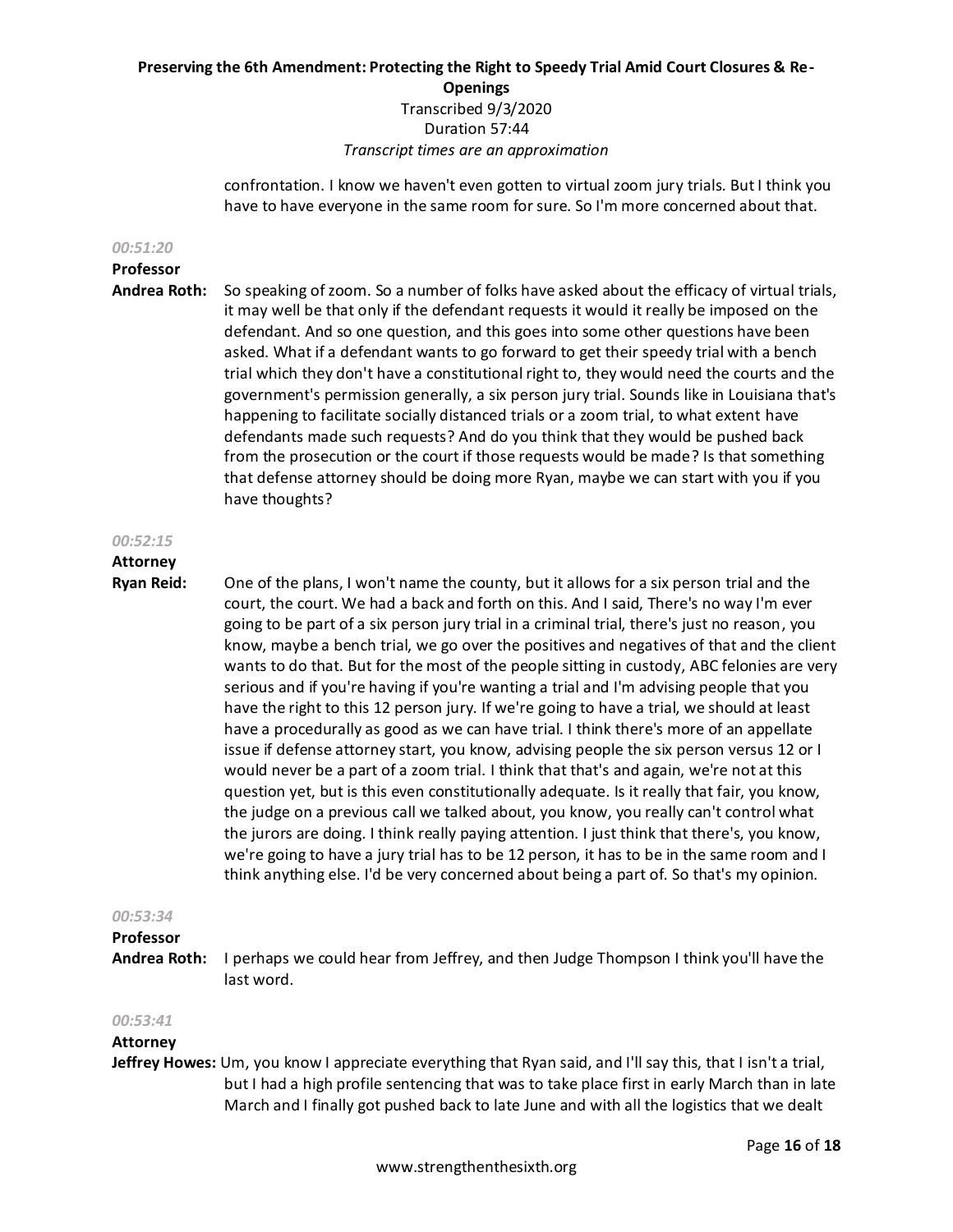with. Me, thinking I'm being smart and innovative, I suggested we do a zoom sentencing and the trial had taken a month to try and it was big news. And I didn't expect the backlash that I got from the victims and the case victims want to be present. Also, and there you know almost every state. I'm sure has at least two if not constitutional victims' rights. And like I said, I just didn't anticipate the need from a victim to be present in the presence of the defendant and a judge and a jury so I don't see zoom trials going forward in my county anytime soon. We do have bench trials and defendants waive their right to appear in front of a jury to have a trial from a jury relatively routinely here that decision is discretionary. With the judge, but my office would rarely object. So bottom line is victims would need to be consulted and I was made to look foolish by suggesting that we have a zoom sentencing, so I won't be doing that again.

#### *00:55:15*

# **Professor**

**Andrea Roth:** Interesting. Judge Trina Thompson?

#### *00:55:19,*

#### **Judge**

**Trina Thompson:** My final word is where I started. We can't do our job with integrity without a cross section of the community. And that's going to require 12 people to make a decision. Our professional responsibility as jurist as officers of the court are to be the guardians of due process. And when we start to dilute individuals' constitutional rights for convenience. We are really running up against some real long term issues. And it's something that's very attractive. We want to be team players. We want to participate, sometimes in what we call group think. But it is those moments of courage, where individuals are saying, you know, let's pause for a moment. Let's be creative. Let's make sure that we're meeting and conferring but let's not forget what our primary roles are and what it is we're supposed to be doing when the community entrusted us with these jobs.

# *00:56:18*

# **Professor**

**Andrea Roth:** Okay. Monica, I don't know if we're out of time. A lot of folks had questions about jury voir dire, and whether in your jurisdiction attorneys are allowed to ask questions about jurors trepidation about COVID, sounds like an Arizona prosecutors are objecting to such questions. So if I had time for another question that would be it. But I recognize that we may be out of time.

# *00:56:48*

**Monica Milton:** So, we are out of time. And on behalf of NACDL, NCSC, RTI International, I just want to thank our panelists. Our moderator and our viewers for joining us for this important part and discussion. So CLE credit is available for those states listed, um, please, go to our website. If you want the forms and if you have any questions about CLE you can emai[l ccrisfield@NACDL.org.](mailto:ccrisfield@NACDL.org)